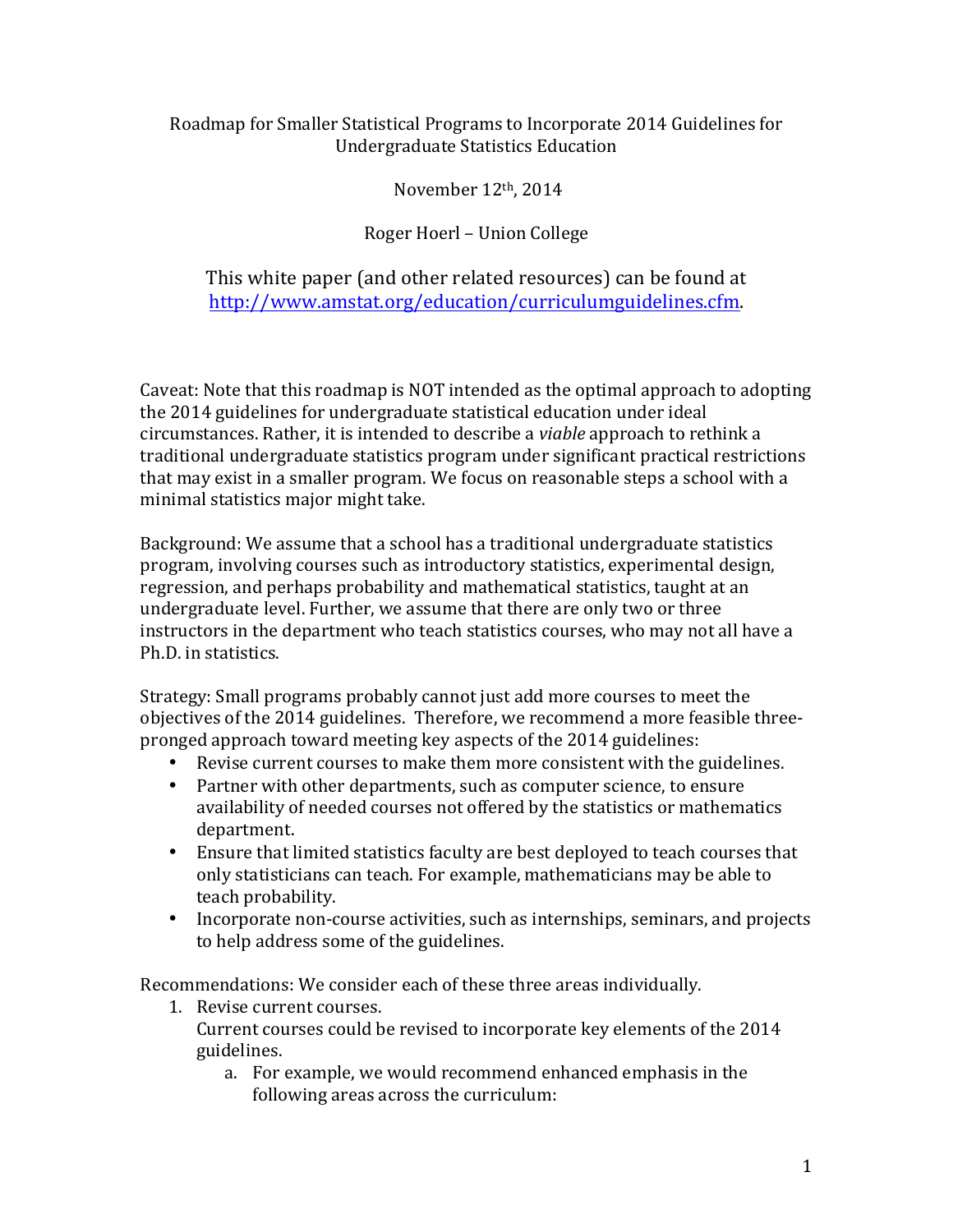- i. Greater use of statistical software and programming languages, including more modern languages, such as R, Python, and SQL. If possible, include access to databases, and database management for large data sets.
- ii. Analysis of real rather than "textbook" data sets in methods courses. Such data would include typical problems seen with real data, such as outliers, missing values, and lack of a single "correct" answer.
- iii. Projects or extended homework problems that require an iterative approach, and cannot be solved via application of the one "correct" statistical method intended by the instructor.
- iv. Design of real experiments or surveys, which require the student to actually obtain data within the context of practical constraints.
- v. Incorporation of more modern methods, such as bootstrapping throughout the curriculum and text mining in more advanced courses.
- vi. Reconsider the traditional probability course within the context of modern technology, such as Markov chain Monte Carlo (MCMC) or other computational methods.
- vii. Incorporation of written and oral presentation assignments, to develop communication skills.
- viii. Team projects that require students to work together.
- b. A "capstone" or thesis course might be added in a manageable way, for example by working one-on-one with a faculty member, as opposed to offering another class. This would be an opportunity to develop practice in the art of statistics, incorporate data management and computing, and several other of the 2014 guidelines.
- c. The mathematical statistics course might be renamed "Statistical Theory", as this is what it should actually focusing on. Theory is correlated with mathematics, but certainly not synonymous. This course might also incorporate:
	- i. More computing, such as maximizing likelihoods that cannot be solved in closed form.
	- ii. Both Bayesian and frequentist paradigms and methods.
	- iii. Simulation and bootstrapping
- 2. Partner with other departments.

Partnership with computer science departments, in particular, can be a viable approach to incorporating modern data science without having to create additional statistics offerings. In addition to potential courses in statistical computing, text mining, machine learning, or data science, computer science departments no doubt already offer courses in various programming languages and database management, which could be relevant for statistics majors. Physics, operations research, electrical engineering (if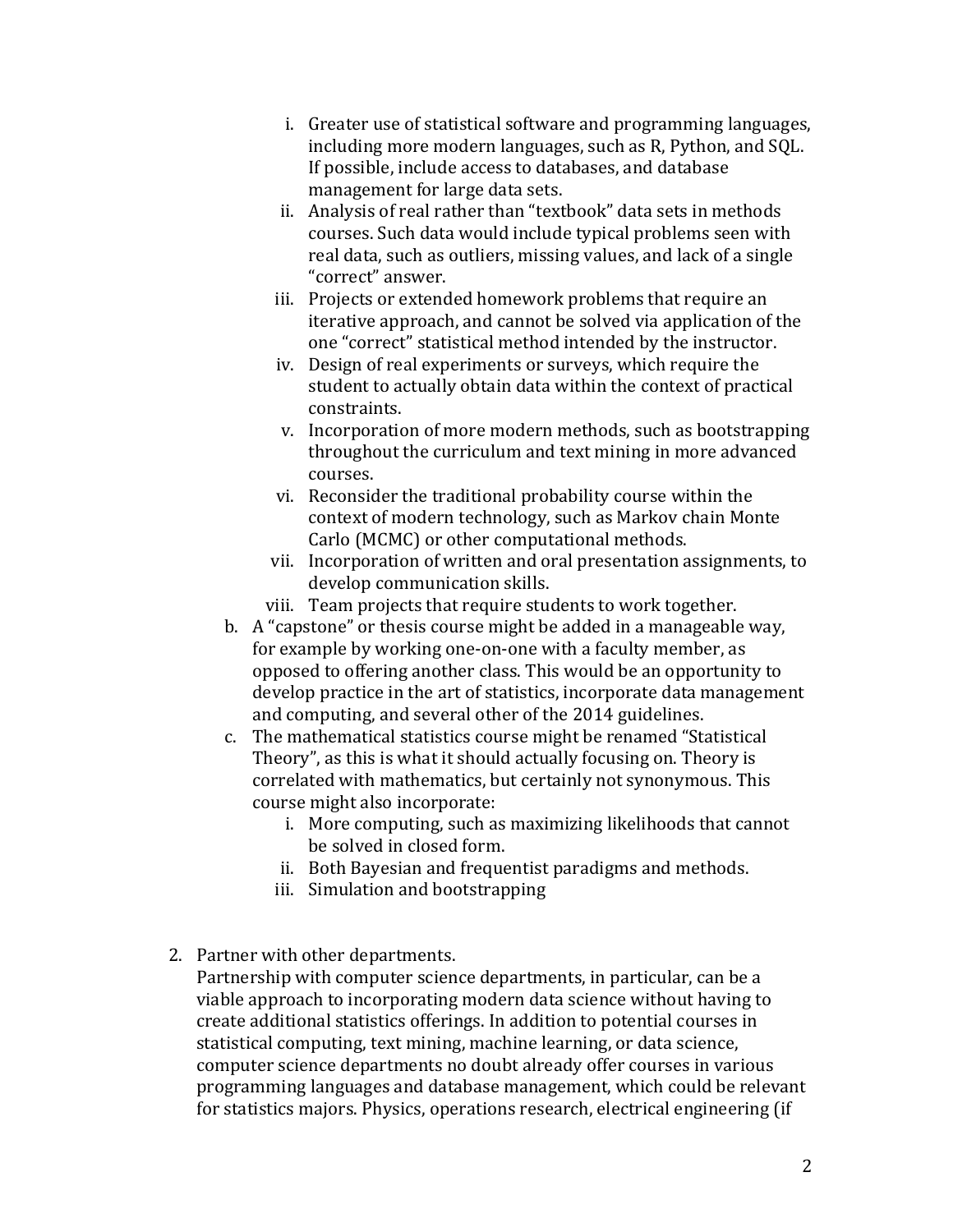present) and others may be potential partners. Partnerships with biology, finance, psychology, and others provide an opportunity to develop subject matter knowledge in application domains.

3. Non-course alternatives.

There are many ways to develop skills and provide experience; formal coursework is only one such avenue. Some alternative approaches include:

- a. Internships, possibly internal to the college (if the student does not yet have marketable skills)
- b. A seminar series highlighting non-technical skills, or specialized technical skills not covered in the formal coursework
- c. Students presentations during this seminar series, to gain experience communicating statistical results
- d. Undergraduate research projects, possibly conducted over the summer, which require extensive computations, development of subject matter knowledge, or integration of multiple statistical methods. The NSF offers the Research Experience for Undergraduates (REU) program.
- e. Involvement with statistical consulting centers to obtain experience consulting on real problems. For example, see www.math.smith.edu/~nhorton/statconsultreport.pdf. If this is not possible, consider statistical consulting workshops where students learn how to ask appropriate questions and interact with nonstatisticians on an equal footing
- f. Involvement with DataFest or other student competitions, either virtual or onsite
- g. Courses at nearby institutions which may fill a gap in the curriculum

Potential approaches to implementation: We realize that implementing everything listed above in a small school may be overwhelming. Therefore, in terms of a specific roadmap, there are several alternative approaches. One potential approach would be:

- Select one course currently being offered, in which the department feels the greatest changes are possible and warranted. Focus on redesign of that course per the comments above. Move on to subsequent courses as time permits.
- Meet with the computer science, and other relevant department, to determine which courses currently offered would be most advantageous to statistics majors. Discuss the possibility of having some statistics majors join these courses. St. Olaf College, for example, has combined mathematics, statistics, and computer science into one department.
- Add one new non-course opportunity to develop the desired skills and experiences in the first year. Add additional opportunities as feasible.